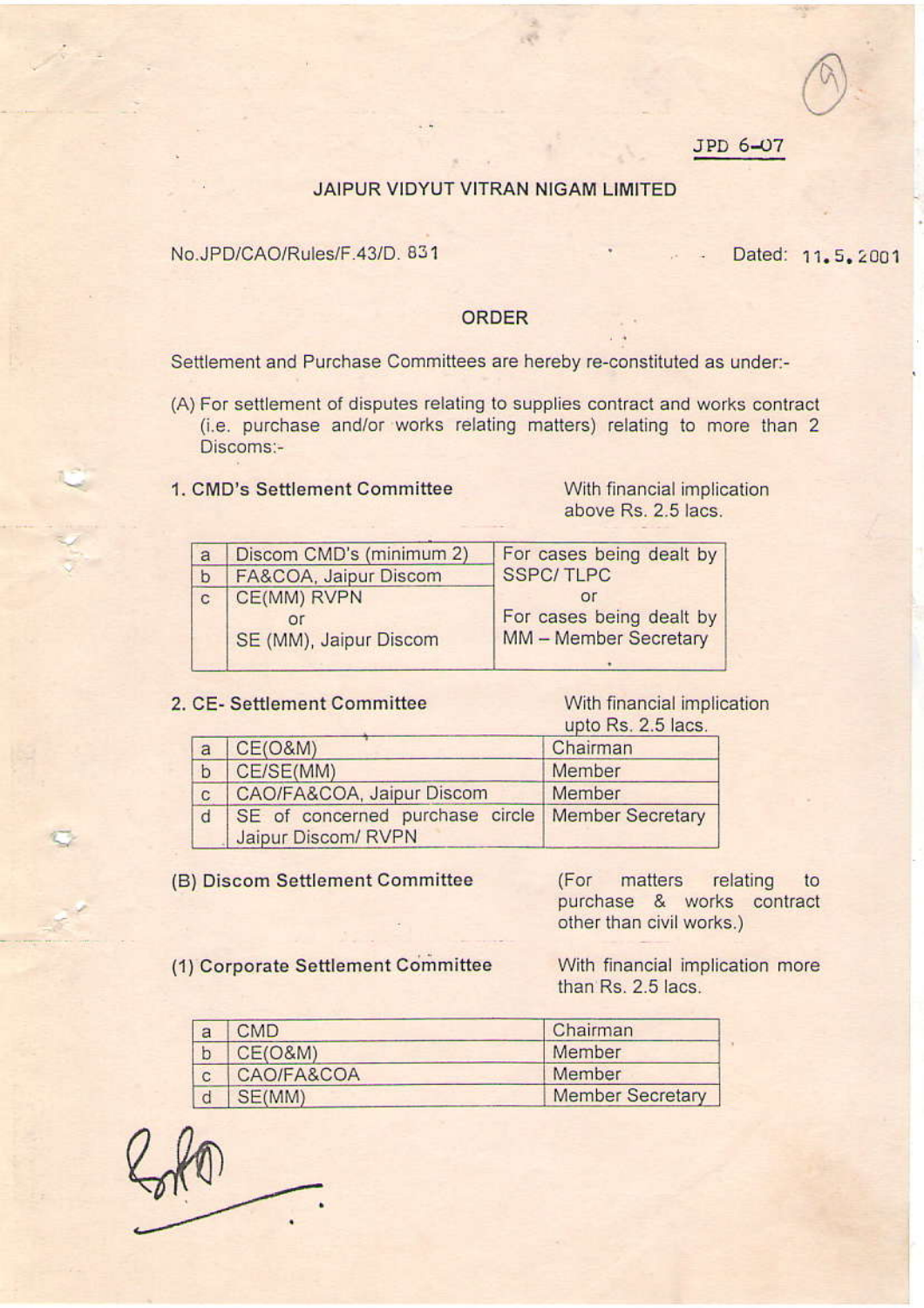## (2) CE - Settlement Committee

With financial implication upto Rs. 2.5 lacs. . .

| a | <b>CE(O&amp;M)</b> | Chairman                |
|---|--------------------|-------------------------|
|   | CAO/FA&COA         | Member                  |
|   | SE(MM)             | Member                  |
|   | Sr.A.O.(MM)        | <b>Member Secretary</b> |

(B) For civil works

# **Corporate Settlement Committee.**

| <b>CMD</b>    | Chairman |
|---------------|----------|
| CAO/FA&COA    | Member   |
| Dy.CE(Comml.) | Member   |
| SE(Civil)     | Member   |

The quorum would be a minimum of half of Members including the Chairman.

Besides above, purchase committees would be as under:-

- (1) Corporate purchase committee with estimated value of purchases exceeding Rs. 1.5 crores.
	- a) CMD
	- b) CE(O&M)
	- c) CAO/FA&COA
	- d) CE/SE(MM)
- (2) CE purchase committee with estimated value of purchase upto Rs. 1.5 crores.
	- a) CE(O&M)
	- b)  $SE(MM)$
	- c) Sr.A.O.(MM)

(Dr.Ashok Singhvi) Chairman & Managing Director